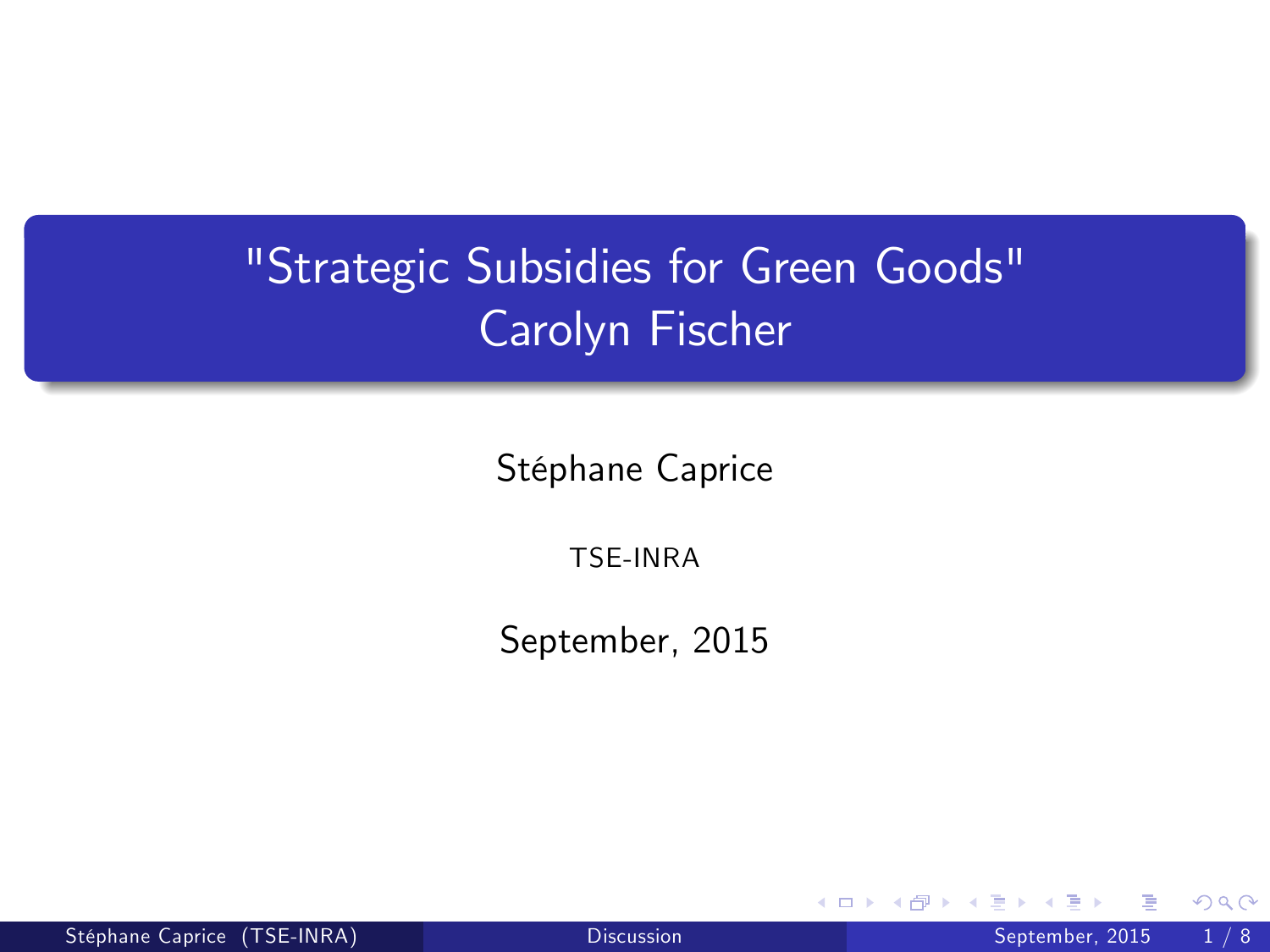International trade Relevant markets: Green goods (like renewable energy) Production and consumption subsidies

The author considers the international market for a new environmental good (e.g. an alternative renewable energy technology) where consumption may provide external benefits (like reduced emissions). The strategic trade literature has devoted few attention to the range of market failures related to green goods.

The author examines the national incentives and global rationales for offering production and consumption subsidies in producer countries, allowing that some of the market may lie in non-regulating third-party countries.

 $200$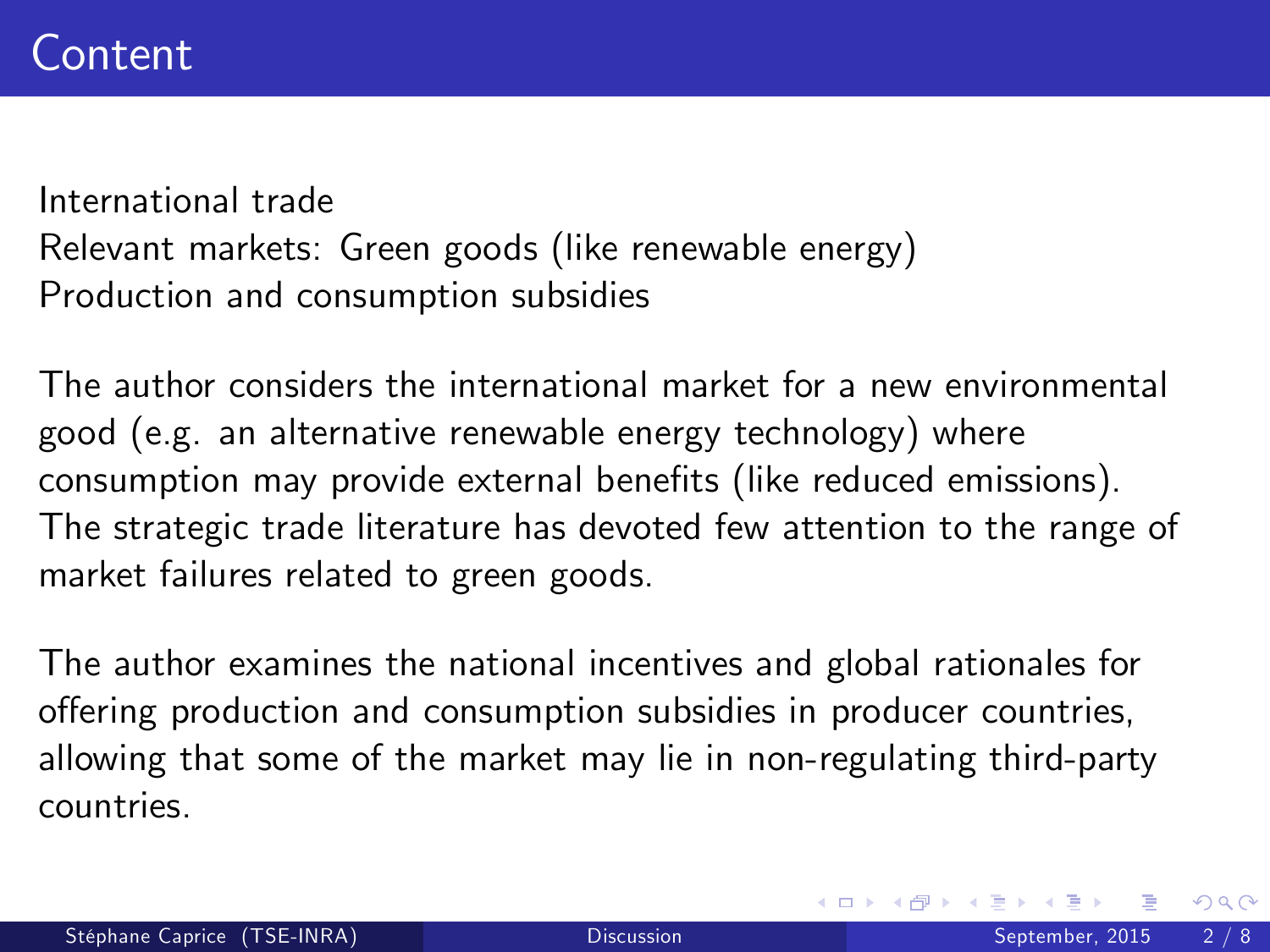- Does the multilateral trade regime need to reconsider its approach on subsidies for green goods? In some cases, the subsidies are becoming substantial and distorting enough to raise trade concerns.

- Should we reconsider interventions for green goods to address market failures (for example in the provision of renewable energy technologies)?

つひひ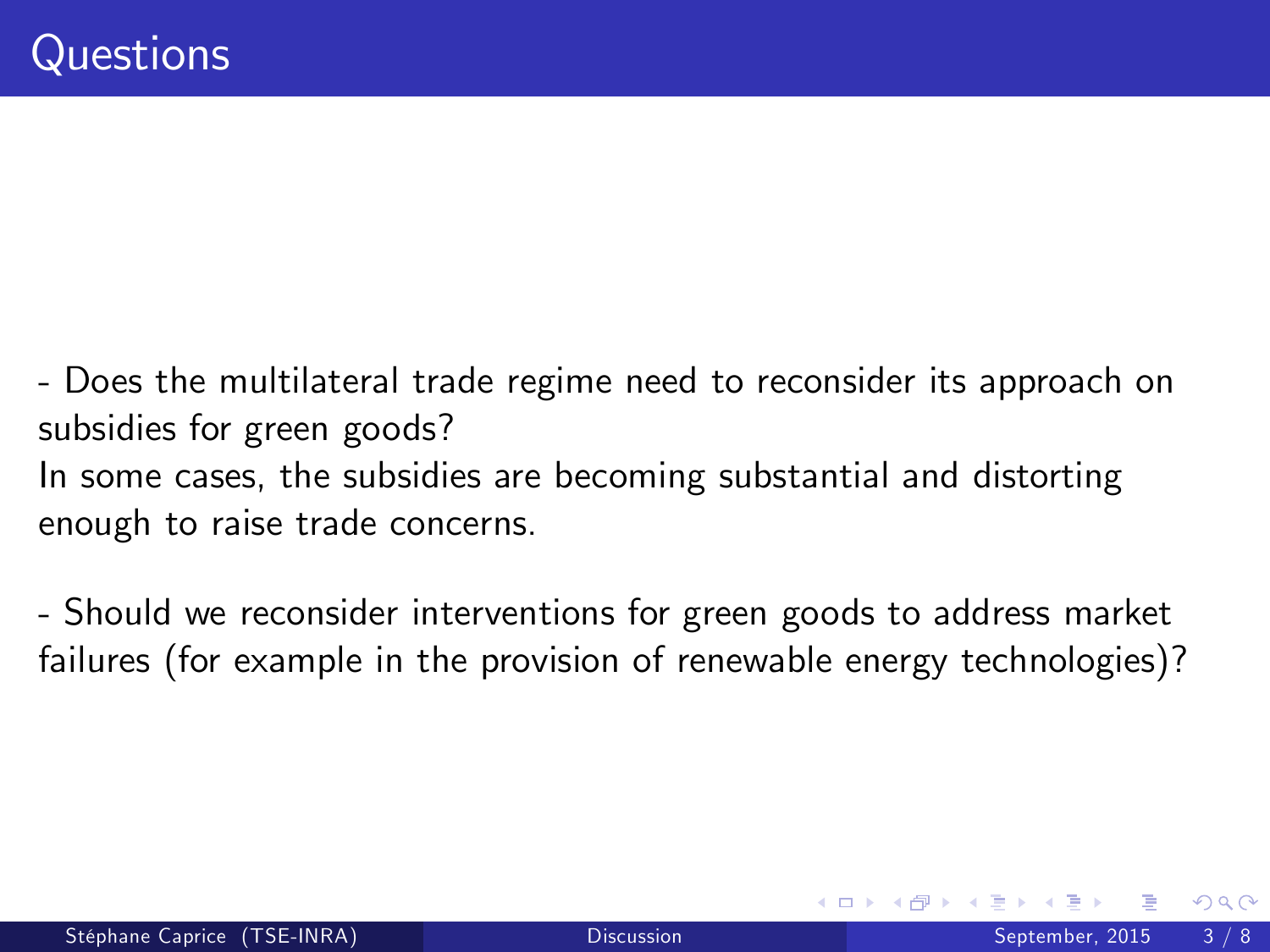A more complex approach than previous theoritical studies, allowing multiple regions and firms, multiple production failures (imperfect competition, diseconomies of scale or spillover effects), and different consumption externalities (environmental externalities like reduction of fossil energy consumption).

## The model:

Three regions: a domestic producing and consuming region (1), a foreign producing and consuming region (2), and a third-party consuming region (3).

Markets are decentralized and the products are assumed to be identical. The author considers a Nash equilibrium, in which each producing region chooses optimal subsidies, given the choice of the other producing region (production and consumption subsidies) à la Brander and Spencer (1983).

 $\Omega$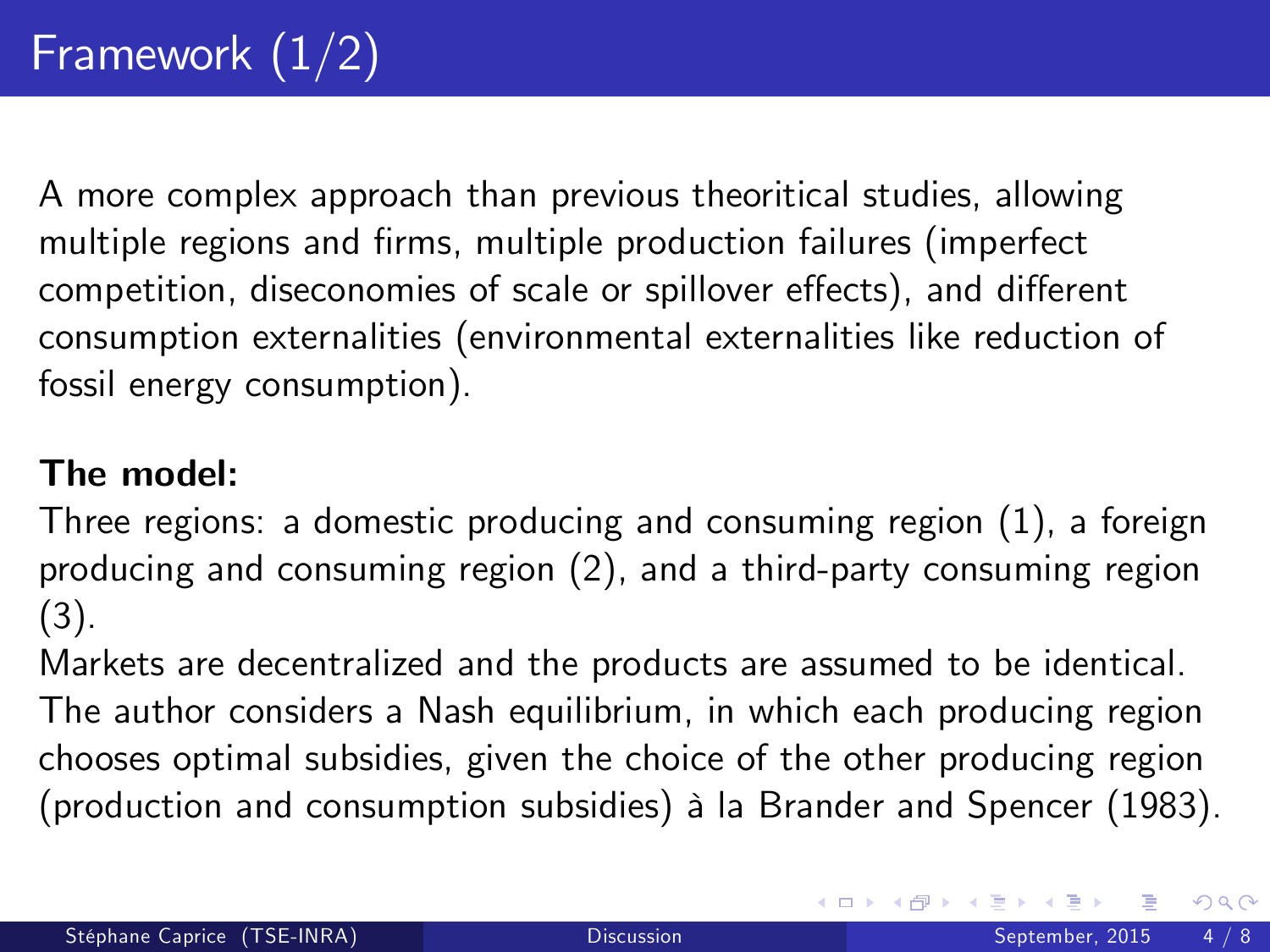## Key ingredients:

- Underprovision of production subsidies (because of the third market),
- Potential external benefits (proportional to consumption product; for example, renewable energy use can displace emissions from fossil energy).

Three scenarios are studied:

- Imperfect competition,
- Competitive production markets (diseconomies of scale) with and without consumption externalities,
- External scale economies (spillover effects).

<span id="page-4-0"></span> $200$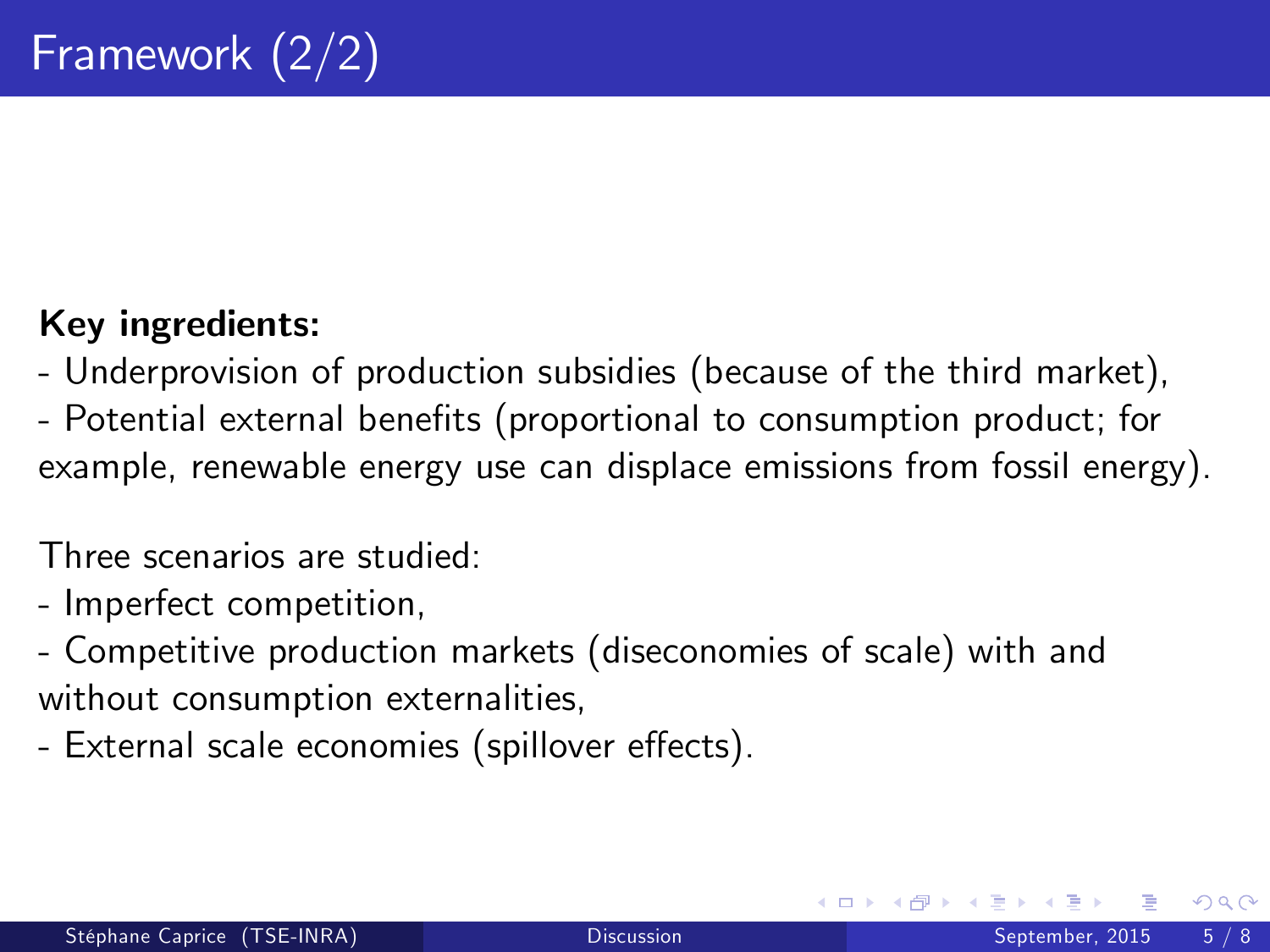**•** Imperfect competition

Key ingredient: Cournot competition. Focus is done on production and consumption subsidies.

- Competitive production markets and consumption externalities Key ingredients: representative producer in each producing country is price taker and increasing marginal cost; analysis with and without environmental benefits
- External scale economies (such as through learning-by-doing, supply chain effects, ...) Key ingredient: spillover effects (concavity of the representative producer profit?)

## Some conclusions:

<span id="page-5-0"></span>Importance of production subsidies in these scenarios (by contrast to World Trade Organization (WTO) rules that tend to restraint these subsidies). Note both production and consumption subsidies may contribute to lowering global prices in case of scale economies [in](#page-4-0) [p](#page-6-0)[ro](#page-4-0)[d](#page-5-0)[u](#page-6-0)[ct](#page-4-0)[io](#page-5-0)[n.](#page-6-0)  $QQ$ Stéphane Caprice (TSE-INRA) [Discussion](#page-0-0) Discussion September, 2015 6 / 8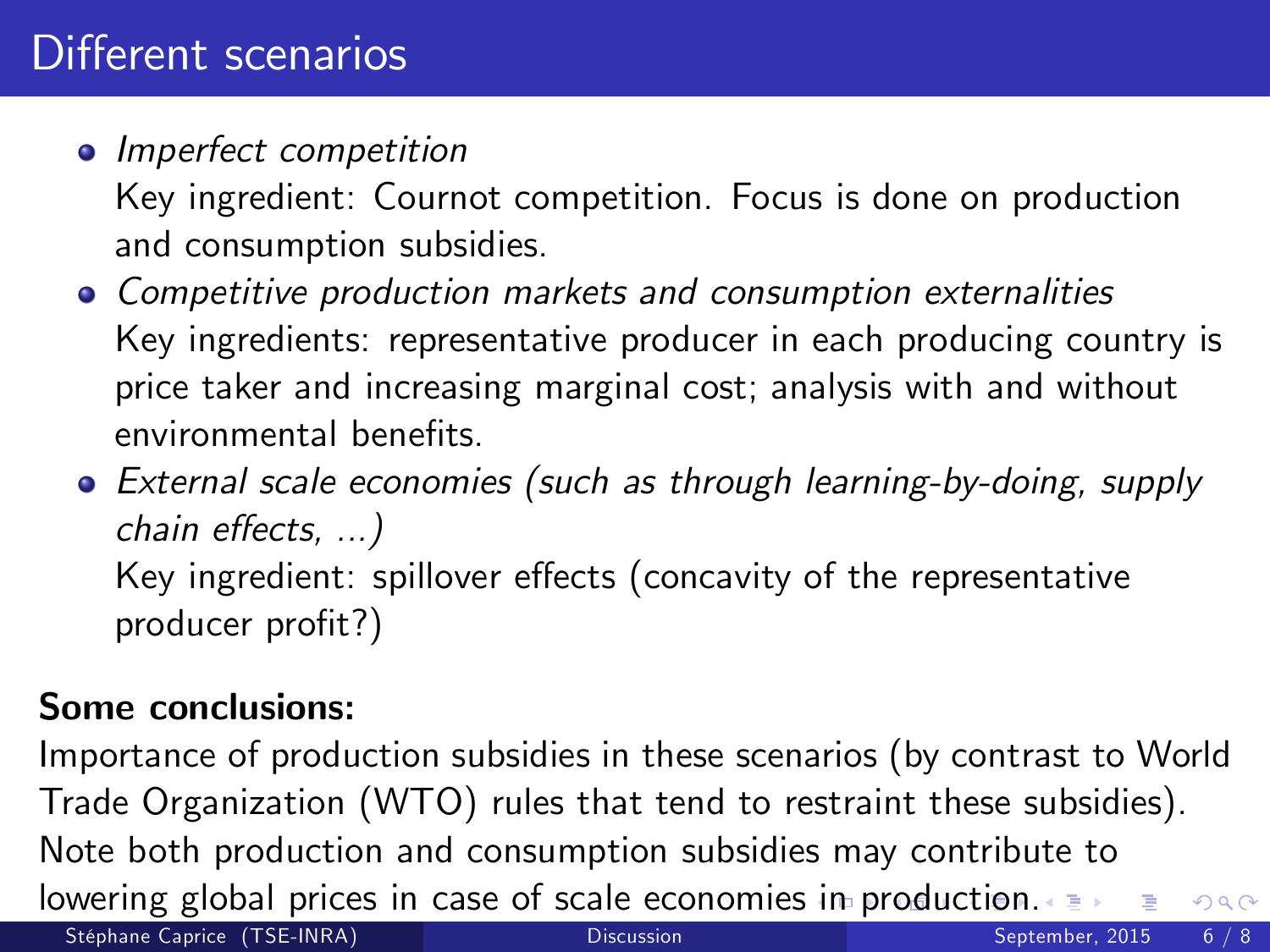The author represents producer-consumer regions of Europe, the US, and China, as well as consumption in the rest of the world (ROW).

Key ingredients: perfect competition and a focus is done on consumption externalities.

An effort could be done on having data related to cost functions.

<span id="page-6-0"></span> $\Omega$